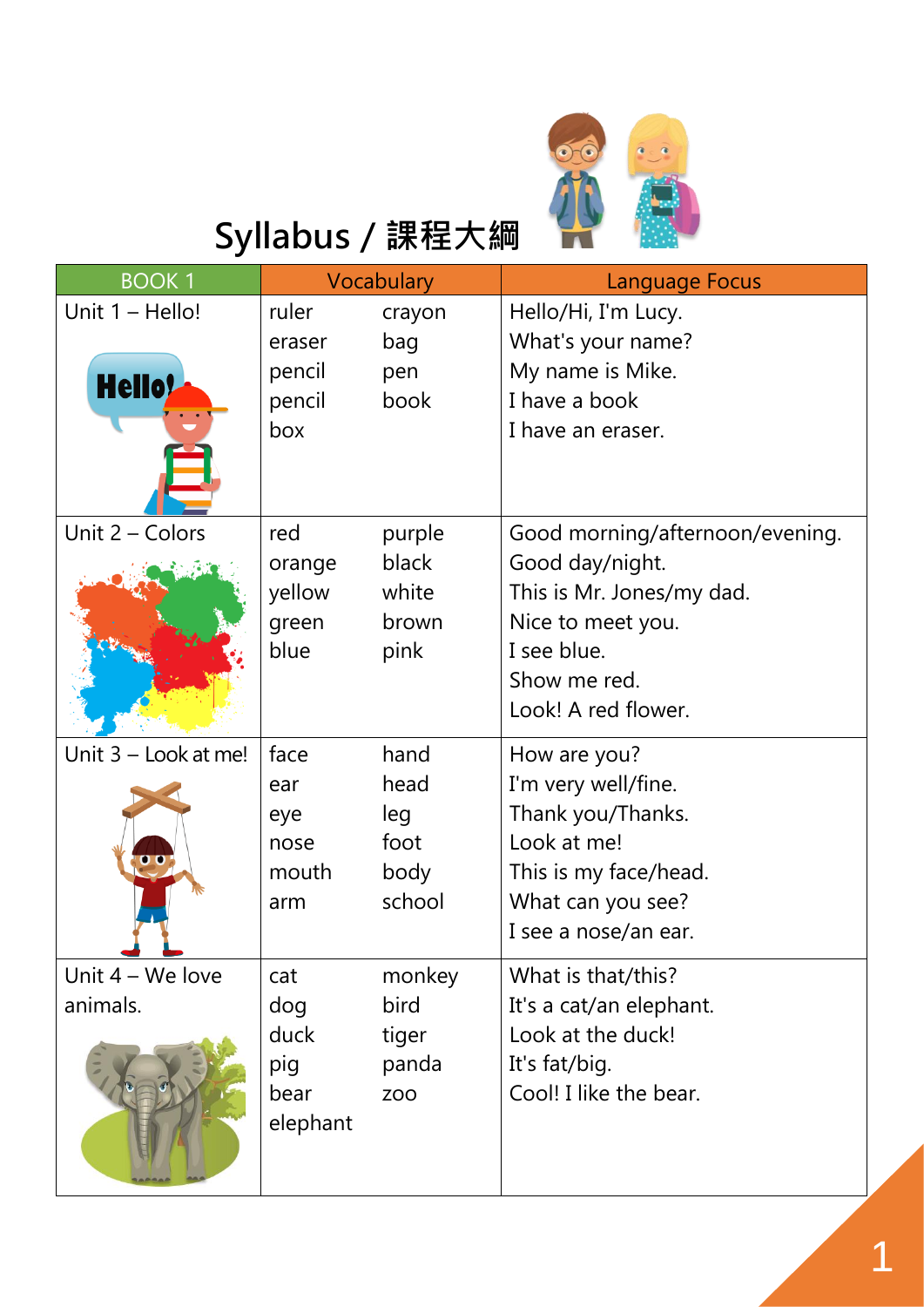| <b>BOOK1</b>          |       | Vocabulary | Language Focus                    |
|-----------------------|-------|------------|-----------------------------------|
| Unit $5 -$ Let's eat! | bread | egg        | I'd like some bread/milk, please. |
|                       | rice  | have       | Can I have some rice/eggs?        |
|                       | juice | eat        | Sure. Here you are.               |
|                       | milk  | drink      | Have/Eat some bread.              |
|                       | water | some       | Let's drink some water.           |
|                       | cake  | hungry     |                                   |
|                       |       |            |                                   |
| Unit $6-$             | one   | eight      | How old are you?                  |
| Happy birthday!       | two   | nine       | I am 10 years old.                |
|                       | three | ten        | How old is he/she?                |
|                       | four  | surprise   | He/ She is 11 years old.          |
|                       | five  | gift       | How many plates/gifts?            |
|                       | six   |            | Happy birthday!                   |
|                       | seven |            | You're welcome.                   |
|                       |       |            |                                   |

| <b>BOOK 2</b>        |                 | Vocabulary  | <b>Language Focus</b>     |
|----------------------|-----------------|-------------|---------------------------|
| Unit $1 -$ Welcome   | boy             | China       | Nice to see you again.    |
| back to school!      | girl            | <b>UK</b>   | Where are you from?       |
|                      | friend          | <b>USA</b>  | I'm from Thailand.        |
|                      | student         | and         | Where is he/she from?     |
|                      | teacher         | new         | He/ She is from Canada.   |
|                      | Canada          | today       | He/ She is a new student. |
|                      | <b>Thailand</b> |             |                           |
| Unit $2 - My$ family | man             | grandfather | Who is that tall man?     |
|                      | woman           | grandmother | He is my father.          |
|                      | father          | grandpa     | Is he/she your friend?    |
|                      | mother          | grandma     | Yes, he/she is.           |
|                      | brother         | dad         | No, he/she is not.        |
|                      | sister          | family      |                           |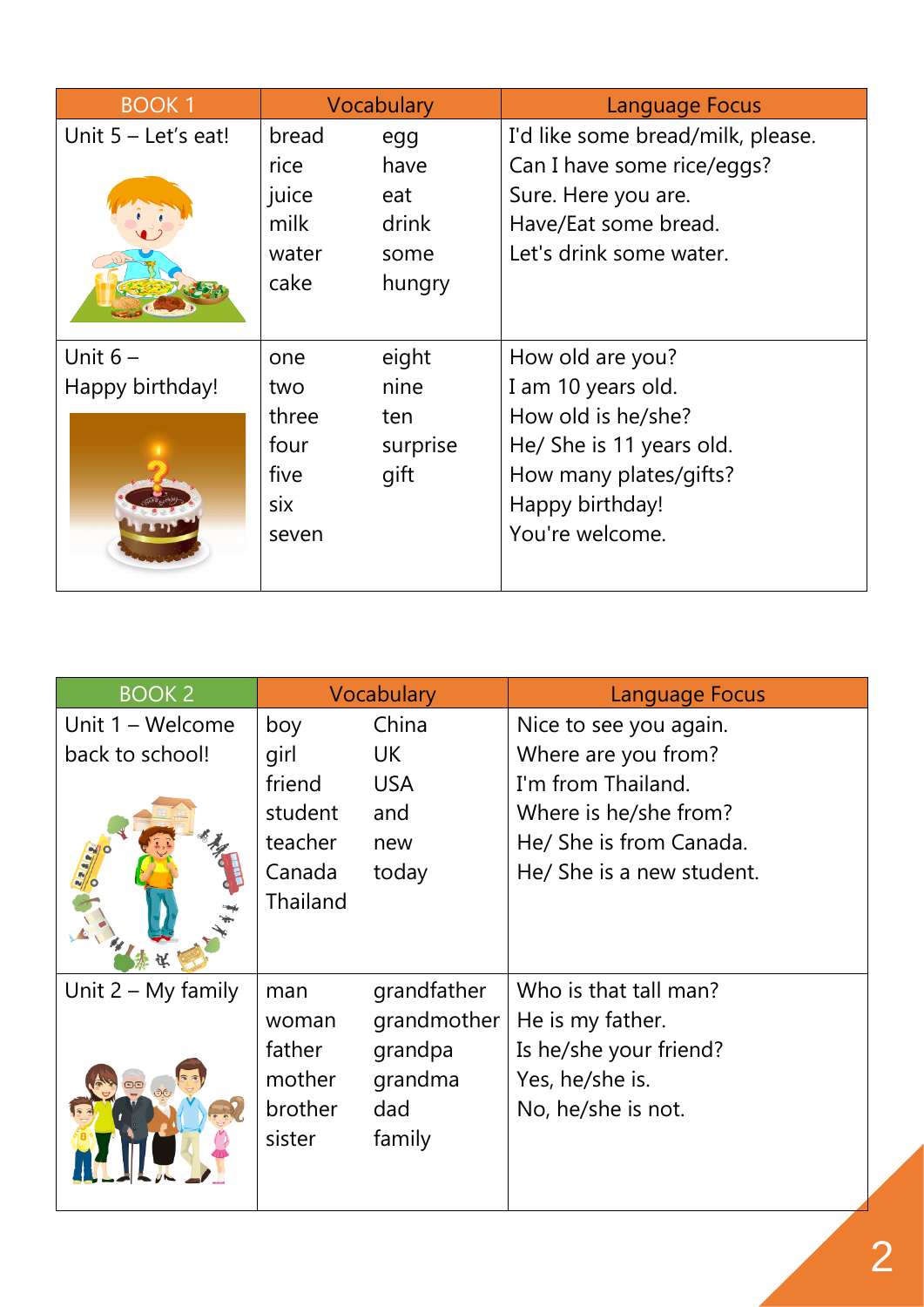| <b>BOOK 2</b>                    |                                                                | Vocabulary                                                       | Language Focus                                                                                                                                        |
|----------------------------------|----------------------------------------------------------------|------------------------------------------------------------------|-------------------------------------------------------------------------------------------------------------------------------------------------------|
| Unit $3 -$<br>At the Zoo         | big<br>small<br>tall<br>short<br>long<br>fat                   | thin<br>children<br>giraffe<br>SO<br>tail<br><b>ZOO</b>          | Look at the bear/monkey!<br>It's so big/small.<br>It has a long/short tail.<br>It has big fat/thin legs.                                              |
| Unit $4 -$ Where is<br>my car?   | in<br>on<br>under<br>chair<br>desk<br>ball                     | boat<br>car<br>toy<br>box<br>cap<br>map                          | Where is my/your/the cap?<br>It is in my bag.<br>It is on your desk.<br>It is under the chair.<br>Is it in your bag?<br>Yes, it is.<br>No, it is not. |
| Unit $5 - Do$ you<br>like pears? | apple<br>banana<br>grapes<br>orange<br>pear                    | strawberry<br>watermelon<br>fruit<br>buy                         | What fruit do you like?<br>I like bananas.<br>I don't like apples.<br>Do you like strawberries?<br>Yes, I do.<br>No, I don't.                         |
| Unit $6-$<br>How Many?           | eleven<br>twelve<br>thirteen<br>fourteen<br>fifteen<br>sixteen | seventeen<br>eighteen<br>nineteen<br>twenty<br>beautiful<br>kite | How many pencils do you have?<br>I have 12.<br>How many birds do you see?<br>I see 15 birds.<br>The black/small one is a bird.                        |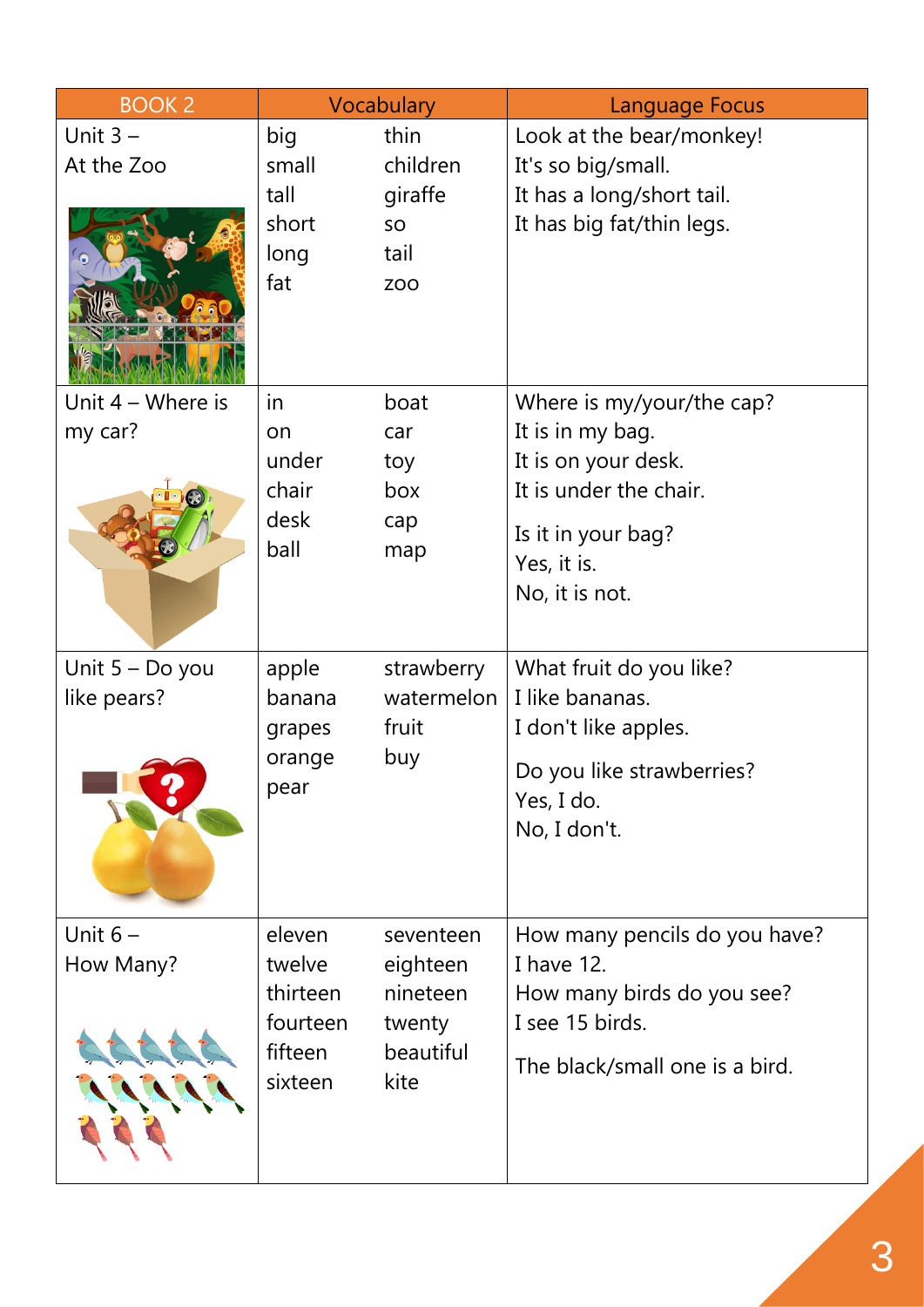| <b>BOOK3</b>                                                       |                                                                                  | Vocabulary                                                    | <b>Language Focus</b>                                                                                                                                                                                                                  |
|--------------------------------------------------------------------|----------------------------------------------------------------------------------|---------------------------------------------------------------|----------------------------------------------------------------------------------------------------------------------------------------------------------------------------------------------------------------------------------------|
| Unit $1 -$<br>My Classroom<br>$\bigcirc$<br>$\circ$ $\blacksquare$ | picture<br>classroom<br>door<br>window<br>near<br>blackboard<br>wall<br>computer | light<br>floor<br><b>TV</b><br>fan<br>really<br>help<br>clean | We/You/They have a new classroom.<br>What are in the classroom?<br>Where is the computer?<br>It is in/on/under my desk.<br>It is near/next to the window.<br>Let me clean the blackboard.                                              |
| Unit $2 -$<br>My Schoolbag                                         | schoolbag<br>candy<br>notebook<br>toy<br>key                                     | English<br>math<br>Chinese<br>storybook                       | What is in your schoolbag?<br>An English book, two toys and a<br>notebook.<br>I have two toys, one storybook and<br>some candies.<br>some/many candies<br>What color is your bag?<br>It's yellow and blue.                             |
| Unit 3 - My Friends                                                | strong<br>friendly<br>quiet<br>hair                                              | shoes<br>glasses<br>right<br>hat                              | I am/You are/He is tall and strong.<br>I/You/We/They have a new classroom.<br>He/She/It has black eyes.<br>His/Her/My/Your nose is big.                                                                                                |
| Unit $4 - My$ Home                                                 | bedroom<br>study<br>kitchen<br>bathroom<br>bed<br>phone<br>living room           | table<br>sofa<br>fridge<br>find                               | Where is your cat?<br>She is in the kitchen.<br>Where are my glasses?<br>They are near the phone<br>Is your cat in the kitchen?<br>Yes, it is.<br>No, it isn't.<br>Are you glasses on the table?<br>Yes, they are.<br>No, they aren't. |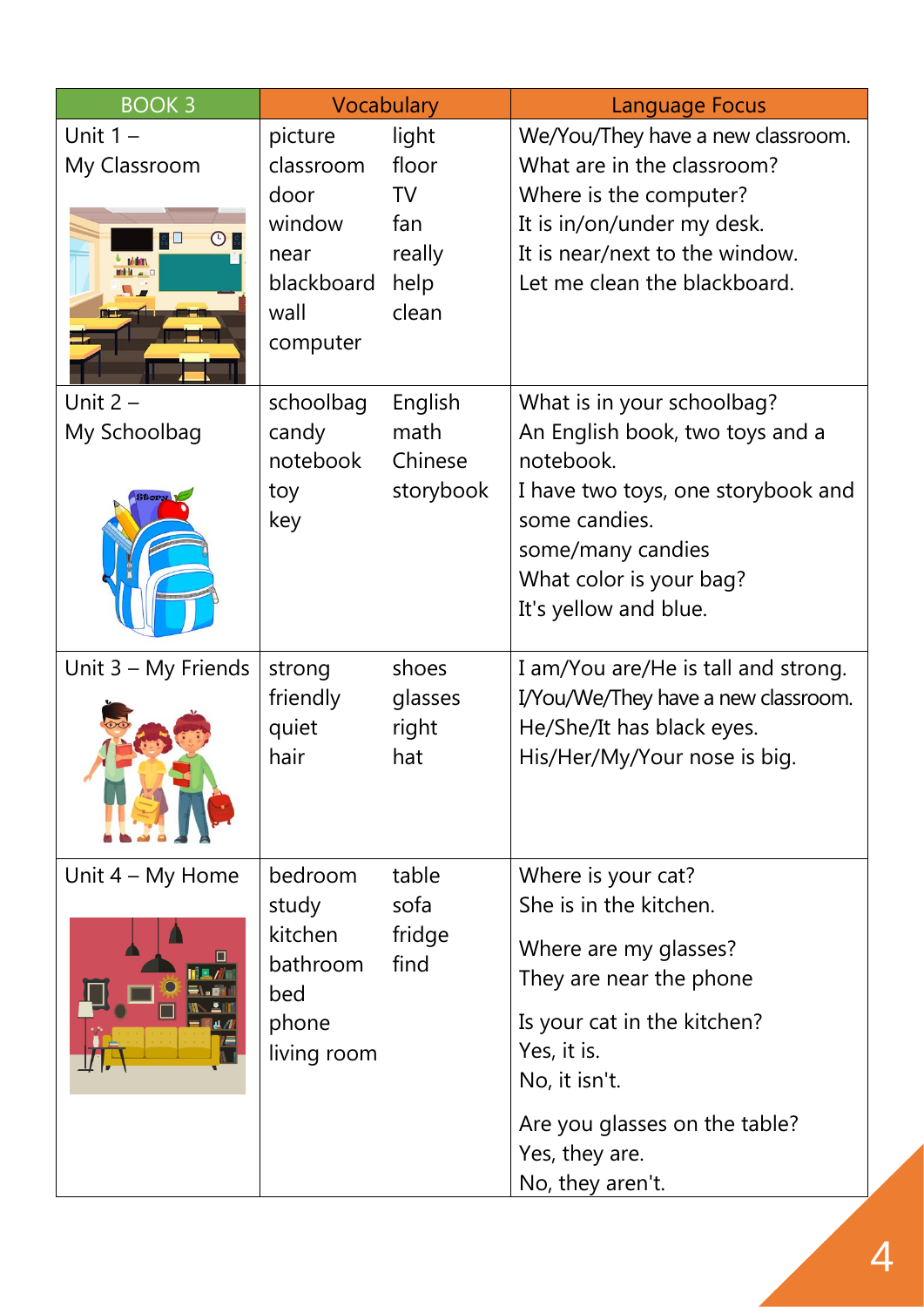| <b>BOOK 3</b>                 |                                                                          | Vocabulary                                                             | <b>Language Focus</b>                                                                                                                                                                                                  |
|-------------------------------|--------------------------------------------------------------------------|------------------------------------------------------------------------|------------------------------------------------------------------------------------------------------------------------------------------------------------------------------------------------------------------------|
| Unit $5-$<br>Dinner is ready. | beef<br>chicken<br>noodles<br>soup<br>vegetable<br>bowl<br>knife         | fork<br>spoon<br>chopsticks<br>ready<br>pass<br>try                    | What would you like for lunch/dinner?<br>I'd like some beef.<br>Can I have some noodles for breakfast?<br>Sure.<br>Would you like some bread?<br>Yes, please.<br>No, thank you.<br>Pass me the salad, please.          |
| Unit $6-$<br>Meet my family.  | parents<br>cousin<br>uncle<br>aunt<br>doctor<br>cook<br>driver<br>farmer | nurse<br>people<br>football<br>basketball<br>baseball<br>player<br>job | How many people are there in your<br>family?<br>There are four people in my family.<br>What is your/his/her job?<br>I am a nurse.<br>He/ She is a doctor.<br>Is this/that your father?<br>Yes, it is.<br>No, it's not. |

| <b>BOOK4</b>                                       | Vocabulary                                                                              |                                                   | Language Focus                                                                                                                                                                                                                                                 |
|----------------------------------------------------|-----------------------------------------------------------------------------------------|---------------------------------------------------|----------------------------------------------------------------------------------------------------------------------------------------------------------------------------------------------------------------------------------------------------------------|
| Unit 1 - My School<br><b>HHHH</b><br><b>.</b><br>. | first floor<br>second floor class<br>office<br>library<br>playground<br>computer<br>art | music<br>homework<br>next to<br>this way<br>forty | Is this your library?<br>Yes, it is. /No, it isn't.<br>Where is the library?<br>It's on the first/second floor.<br>It's under/next to the gym.<br>Do you have a computer room?<br>Yes, we do.<br>No, we don't.<br>How many students are there in<br>the class? |
|                                                    |                                                                                         |                                                   | There are 30.                                                                                                                                                                                                                                                  |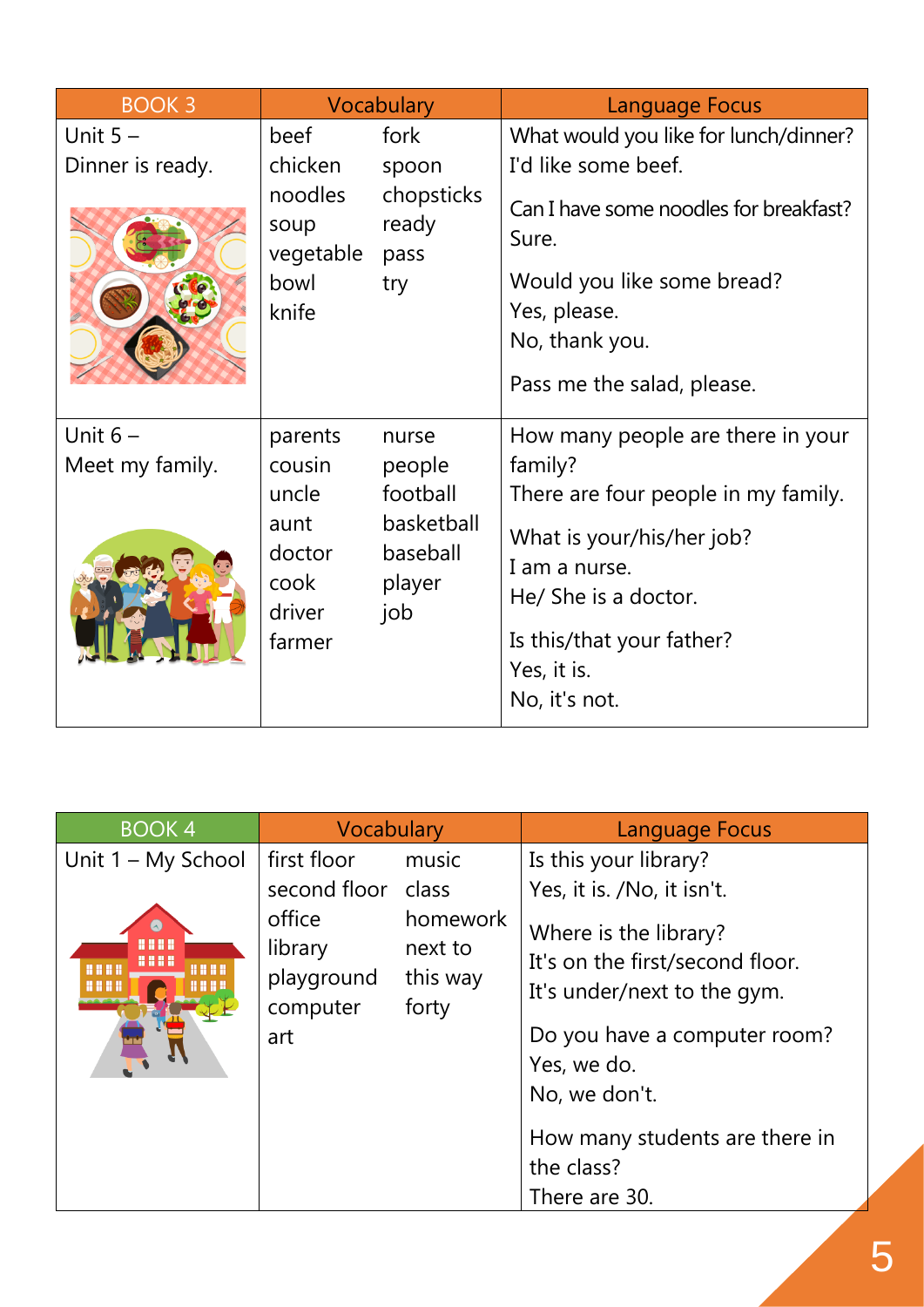| <b>BOOK4</b>                   |                                                                              | Vocabulary                                                                         | Language Focus                                                                                                                                                                                                  |
|--------------------------------|------------------------------------------------------------------------------|------------------------------------------------------------------------------------|-----------------------------------------------------------------------------------------------------------------------------------------------------------------------------------------------------------------|
| Unit $2 -$ What time<br>is it? | get up<br>now<br>o'clock<br>kid<br>over<br>thirty                            | English class<br>PE class<br>music class<br>go to school<br>go home<br>go to bed   | What time is it?<br>It's four o'clock.<br>It's $4$ p.m.<br>It's 7:20 a.m.<br>Where are you?<br>I'm in London/Bangkok.<br>It's time for school.<br>It's time to go to school.                                    |
| Unit $3 -$ Weather<br>cold     | cold<br>cool<br>warm<br>hot<br>sunny<br>rainy<br>windy<br>cloudy<br>snowy    | weather<br>outside<br>degree<br>world<br>New York<br>London<br>Singapore<br>Sydney | What is the weather like in<br>Bangkok?<br>It's sunny and hot.<br>Is it rainy in Singapore?<br>Yes, it is.<br>No, it isn't.<br>It is 32 degrees.                                                                |
| Unit $4-$<br>At the Farm<br>₩° | tomato<br>potato<br>green<br>beans<br>carrot<br>horse<br><b>COW</b><br>sheep | hen<br>goat<br>animal<br>garden<br>farm<br>these<br>those                          | These/Those are horses.<br>These/Those horses are cute.<br>What are these/those?<br>They are cows.<br>Are these/those hens?<br>Yes, they are.<br>No, they aren't.<br>How many horses do you have?<br>I have 16. |
| Unit $5 - My$ Clothes          | clothes<br>pants<br>hat<br>dress<br>skirt<br>coat<br>sweater<br>socks        | shorts<br>jacket<br>shirt<br>whose<br>yours<br>mine                                | Whose shirt is this?<br>It's mine/yours/hers/his.<br>Whose jeans are these?<br>They are mine/yours/hers/his.<br>Our/Their shirts are blue.<br>The blue shirts are ours/theirs.                                  |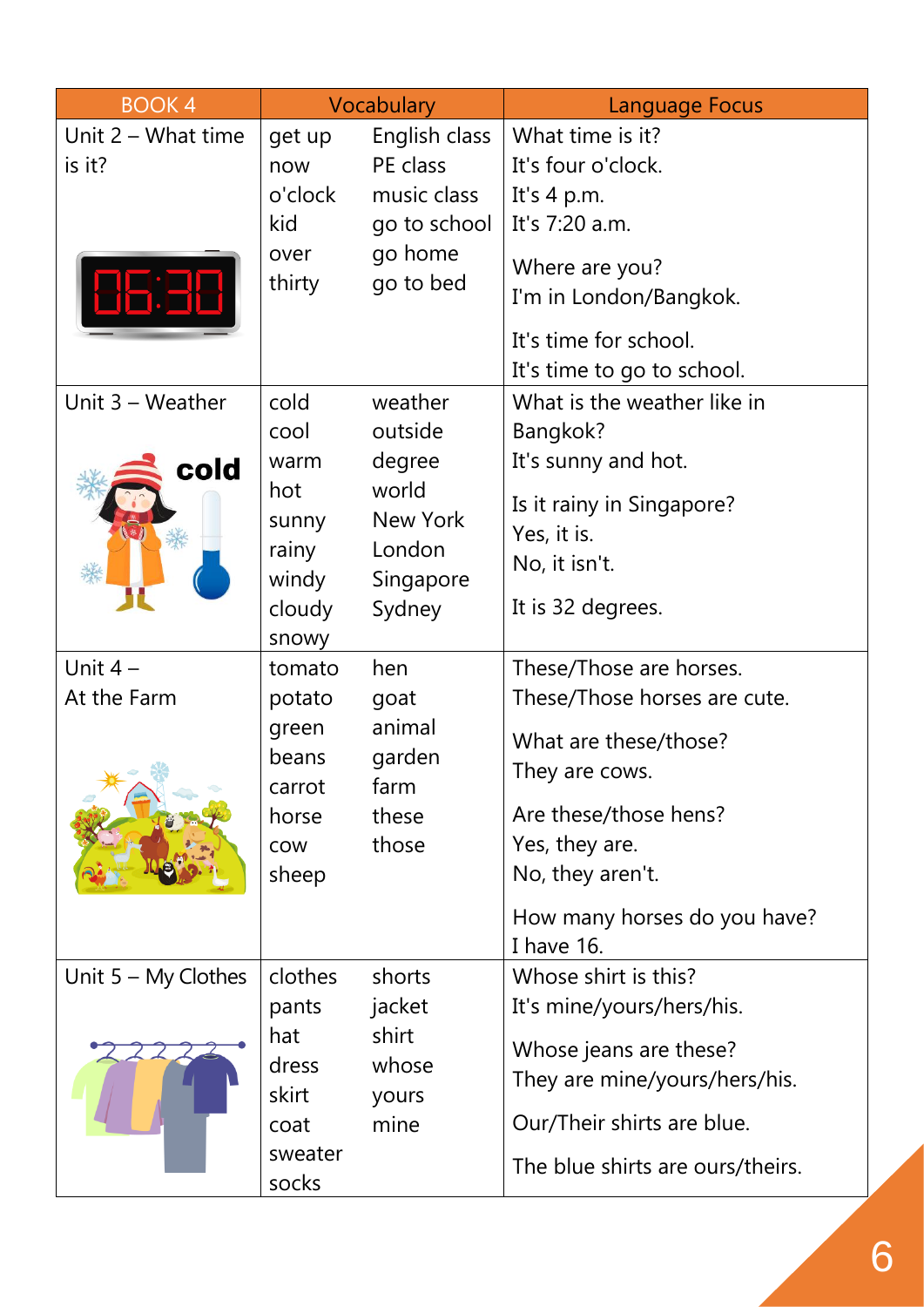| <b>BOOK4</b>        | Vocabulary                                                                  |                                   | Language Focus                                                                                                                                         |
|---------------------|-----------------------------------------------------------------------------|-----------------------------------|--------------------------------------------------------------------------------------------------------------------------------------------------------|
| Unit $6 -$ Shopping | glove                                                                       | try on                            | How do you like this scarf?                                                                                                                            |
|                     | scarf                                                                       | dollar                            | It's pretty.                                                                                                                                           |
|                     | umbrella<br>sunglasses just<br>expensive<br>cheap<br>pretty<br>nice<br>size | too<br>how much<br>eighty<br>sale | How much is the scarf?<br>It's 5 dollars.<br>How much are the sunglasses?<br>They are 12 dollars.<br>Can I try it/them on?<br>Of course. Here you are. |

| <b>BOOK 5</b>                                                                | Vocabulary            |                   | Language Focus                        |
|------------------------------------------------------------------------------|-----------------------|-------------------|---------------------------------------|
| Unit $1 - What's$ he                                                         | clever                | shy               | Do you know Mr. Young?                |
| like?                                                                        | friendly              | him               | Yes, I do.                            |
|                                                                              | funny                 | know              | No, I don't.                          |
|                                                                              | helpful<br>kind       | Ms.<br>sometimes  | He will be our new math/PE teacher.   |
|                                                                              | polite                |                   | What is he like?                      |
|                                                                              | quiet                 |                   | He is kind/tall and strong.           |
|                                                                              | hard-working          |                   | Is he strict?                         |
|                                                                              |                       |                   | Yes, sometimes.                       |
| Unit 2 – My Week                                                             | Monday                | homework          | What day is today?                    |
|                                                                              | Tuesday               | read              | It's Monday/Tuesday.                  |
| 3<br>6<br>8                                                                  | Wednesday<br>Thursday | cook<br>often     | What class do you have on<br>Mondays? |
| dance<br>go to the<br>library<br><b>Englis</b><br>grandm<br>class            | Friday                | park              | I have science and PE class on        |
| Play<br>football<br>call Amy<br>see a film<br>go<br>jogging<br>yo<br>jogging | Saturday<br>Sunday    | sport<br>schedule | Mondays.                              |
|                                                                              | weekend               |                   | Do you often play sports in the       |
|                                                                              | wash                  |                   | park on Saturday?                     |
|                                                                              | watch                 |                   | Yes, I do. / No, I don't.             |
|                                                                              |                       |                   | Does he often read in the park?       |
|                                                                              |                       |                   | Yes, he does.                         |
|                                                                              |                       |                   | No, he doesn't.                       |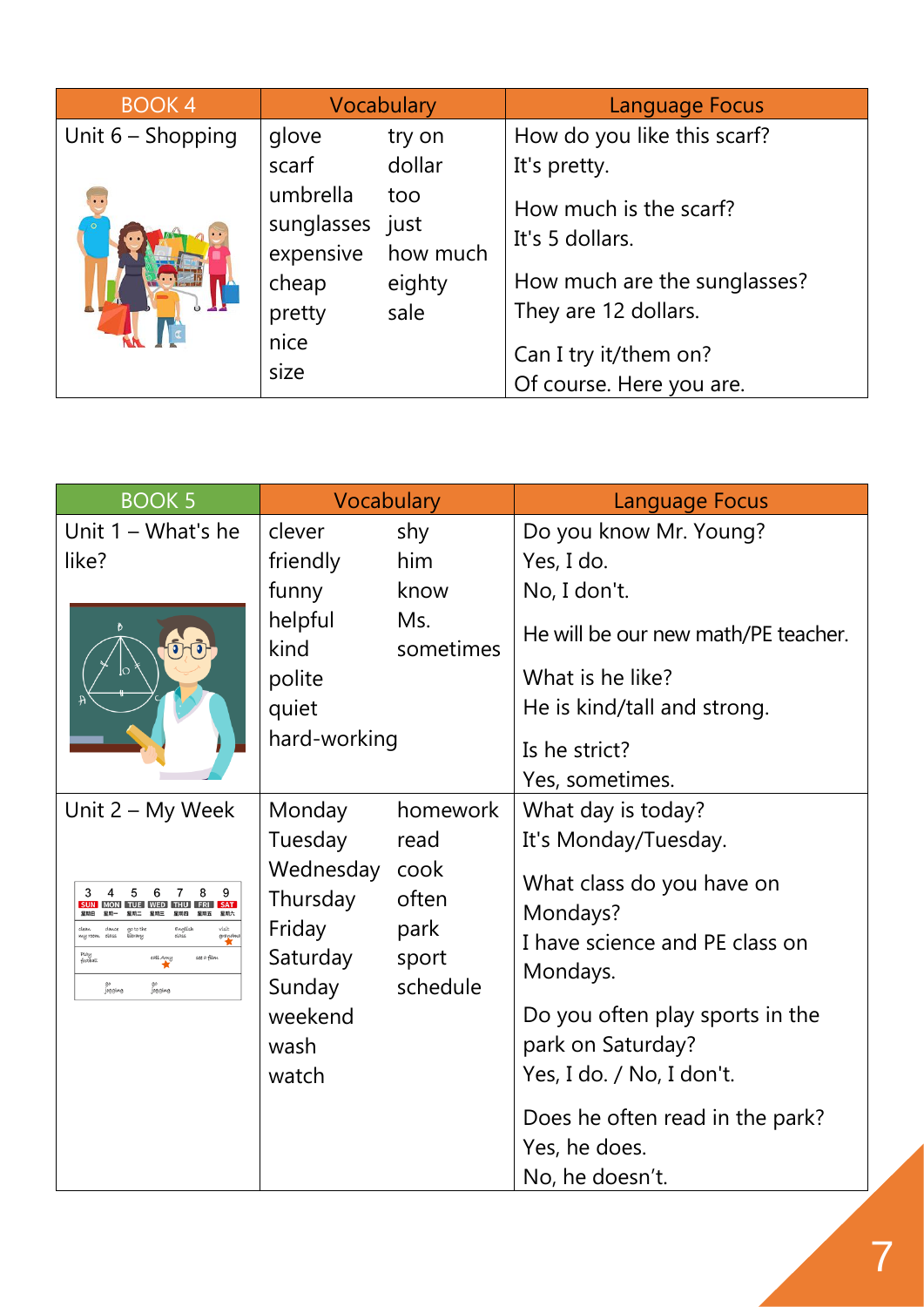| <b>BOOK 5</b>                      |                                                        | Vocabulary                                   | <b>Language Focus</b>                                                                                                                                     |
|------------------------------------|--------------------------------------------------------|----------------------------------------------|-----------------------------------------------------------------------------------------------------------------------------------------------------------|
| Unit $3 - What$<br>would you like? | sandwich<br>salad                                      | hot<br>sweet                                 | Salad is my favorite food.<br>What would you like to eat?                                                                                                 |
|                                    | hamburger<br>ice cream                                 | drink<br>thirsty<br>favorite<br>food<br>dear | I'd like some salad, please.                                                                                                                              |
|                                    | tea<br>onion<br>fresh<br>healthy<br>delicious          |                                              | I like vegetables but not carrots.                                                                                                                        |
| Unit $4 -$ What can<br>you do?     | sing<br>song                                           | swim<br>party                                | I/he can sing.<br>I/he can't sing.                                                                                                                        |
| pipa<br>kung fu                    | ping-pong<br>dance                                     | next<br>wonderful<br>any                     | Can you/he sing?<br>Yes, I/he can.<br>No, I/he can't.                                                                                                     |
|                                    | draw<br>cartoon                                        |                                              | What can you/he do for the party?<br>I can play the guitar.                                                                                               |
|                                    | cook                                                   |                                              | play + basketball/baseball<br>$play + the piano/guitar$<br>do + yoga/kung fu                                                                              |
|                                    |                                                        |                                              | I can speak some English.<br>I can't speak any English?                                                                                                   |
| Unit $5 -$ There is a              | in front of                                            | bike                                         | There is a big bed in your room.                                                                                                                          |
| big bed.                           | between<br>above<br>beside<br>behind<br>clock<br>plant | photo<br>house<br>lots of<br>flower          | There are two chairs there.<br>Where is the dog?<br>It's in front of/beside/behind the box.<br>It's between the boxes.<br>The pictures are above the bed. |
|                                    | bottle                                                 |                                              | many/lots of flowers                                                                                                                                      |
|                                    | water<br>bottle                                        |                                              | What a nice photo!                                                                                                                                        |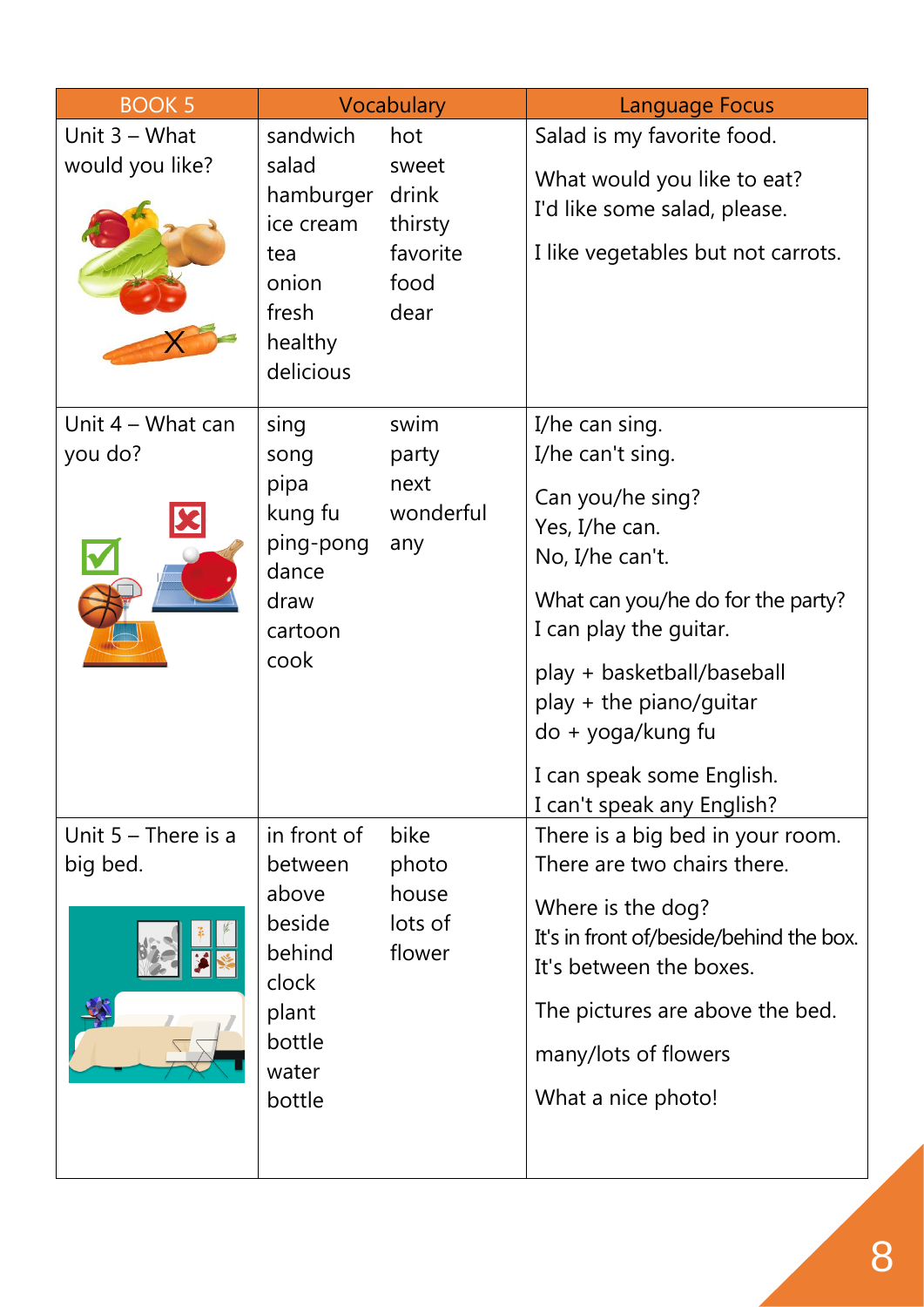| <b>BOOK 5</b>    |                                                                   | Vocabulary                   | Language Focus                                                                                                                                                                                                                                                             |
|------------------|-------------------------------------------------------------------|------------------------------|----------------------------------------------------------------------------------------------------------------------------------------------------------------------------------------------------------------------------------------------------------------------------|
| Unit $6-$        | forest                                                            | house                        | There is a small village in the park.                                                                                                                                                                                                                                      |
| In a Nature Park | river                                                             | boating                      | There are two bridges in the park.                                                                                                                                                                                                                                         |
| E.<br>田<br>田     | lake<br>mountain<br>hill<br>tree<br>bridge<br>building<br>village | go boating<br>rabbit<br>high | Is there a small village in the park?<br>Yes, there is. / No, there isn't.<br>Are there two bridges in the park?<br>Yes, there are. / No, there aren't.<br>How many lakes are there in the<br>park?<br>There is one. / There are two.<br>Let's go boating/fishing/camping. |

| <b>BOOK 6</b>          | Vocabulary                                                 |                     | <b>Language Focus</b>                                                    |                                                                           |
|------------------------|------------------------------------------------------------|---------------------|--------------------------------------------------------------------------|---------------------------------------------------------------------------|
| Unit $1 - My$ Day      | go shopping<br>go swimming                                 | always<br>usually   | What time do you often start class?<br>I usually start class at 8:00.    |                                                                           |
|                        | go for a walk<br>eat breakfast<br>eat dinner<br>have class | often<br>never      | When does he often go shopping?<br>He always goes shopping on<br>Sunday. |                                                                           |
| 80%<br>50%             | play sports<br>clean my room                               |                     |                                                                          | I usually play football after school,<br>but sometimes I play basketball. |
|                        | do exercises<br>take a class<br>start<br>late              |                     | What do you often do on the<br>weekend?<br>I usually/always play sports. |                                                                           |
| Unit $2 - My$          | spring                                                     | best                | My favorite season is spring.                                            |                                                                           |
| <b>Favorite Season</b> | summer                                                     | snow                | Spring is my favorite season.                                            |                                                                           |
|                        | autumn<br>winter                                           | because<br>vacation | I like spring best.                                                      |                                                                           |
|                        | season                                                     | all                 | I like spring because it's warm.                                         |                                                                           |
|                        | picnic                                                     | pink                | I like spring because of the warm                                        |                                                                           |
|                        | pick                                                       | lovely              | weather.                                                                 |                                                                           |
|                        | snowman<br>paint                                           | leaf<br>fall        | I can go on a picnic with my family<br>in spring/summer.                 |                                                                           |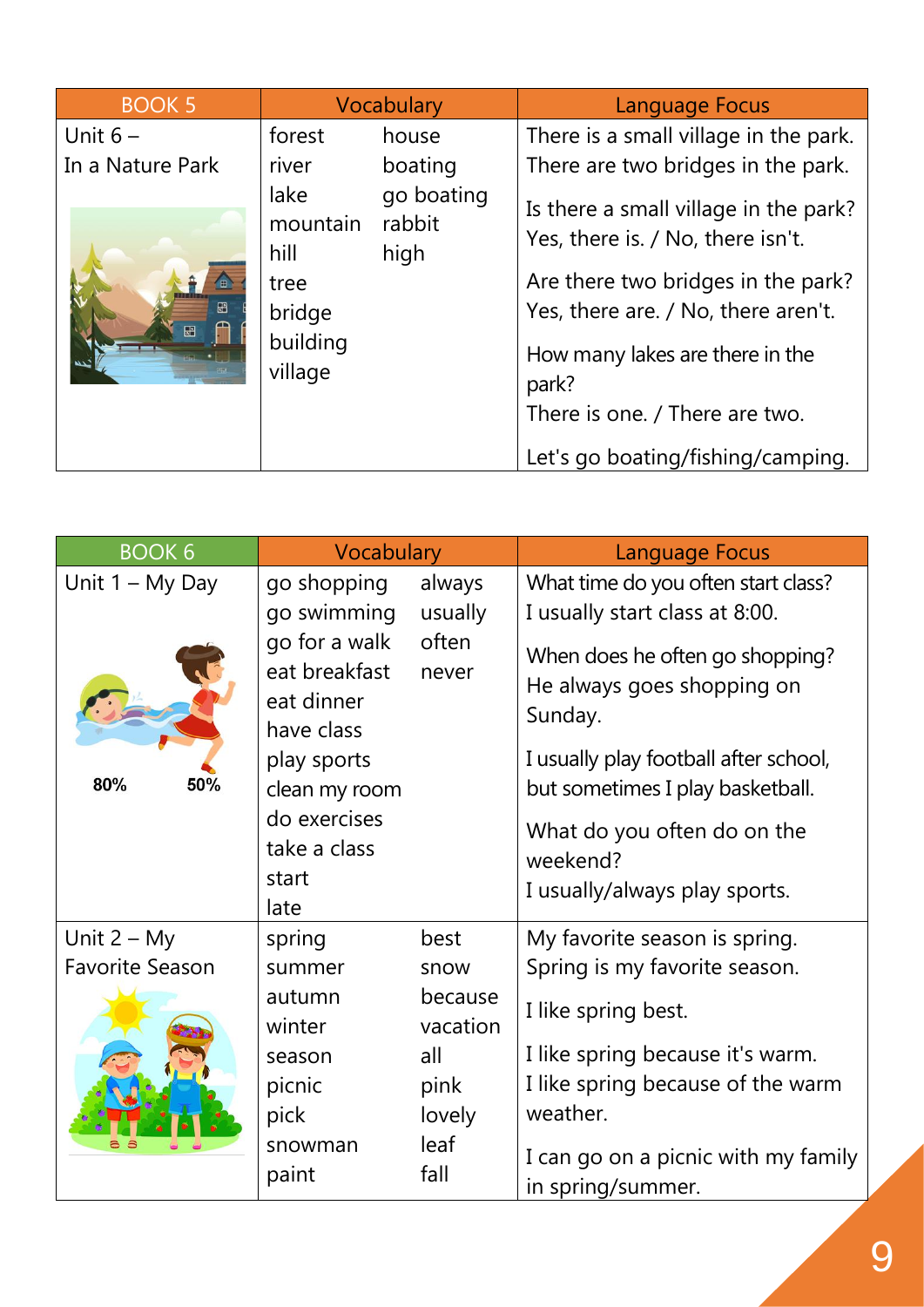| <b>BOOK 6</b>                                            | Vocabulary                                                                                                                                      |                                                                                                                            | <b>Language Focus</b>                                                                                                                                                                                                            |
|----------------------------------------------------------|-------------------------------------------------------------------------------------------------------------------------------------------------|----------------------------------------------------------------------------------------------------------------------------|----------------------------------------------------------------------------------------------------------------------------------------------------------------------------------------------------------------------------------|
| Unit 3 - My School<br>Calendar<br>Jew Year's             | January<br>February<br>March<br>April<br>May<br>June<br>July<br>August<br>September<br>October<br>November<br>December<br>few<br>a few<br>thing | sports meet<br>Easter<br>trip<br>year<br>plant<br>contest<br>American<br>Thanksgiving<br>Christmas<br>holiday<br>chocolate | When is New Year's Day?<br>It is in January.<br>What will you do for your mom<br>on Mother's Day?<br>I will cook dinner for her.<br>I clean my room every day.<br>I cleaned my room yesterday.<br>I will clean my room tomorrow. |
| Unit $4 -$ When is<br>Easter?<br>Easter Holidge<br>April | first<br>second<br>third<br>fourth<br>fifth<br>twelfth<br>twentieth<br>special<br>twenty-first<br>twenty-second                                 | fool<br>kitten<br>diary<br>still<br>noise<br>open<br>walk                                                                  | When is New Year's Day?<br>It is on January 1st.<br>When is Mother's Day?<br>It's on the second Sunday in<br>May.                                                                                                                |
| Unit $5 - Whose$<br>dog is it?                           | mine<br>yours<br>his<br>hers<br>theirs<br>ours<br>climbing<br>eating<br>playing                                                                 | jumping<br>drinking<br>sleeping<br>each other<br>excited                                                                   | Whose kitten is this?<br>It's my/your/his/her/our/their<br>kitten.<br>Whose kittens are these?<br>They are<br>mine/yours/hers/his/ours/theirs.<br>What a nice/cute/tall girl!                                                    |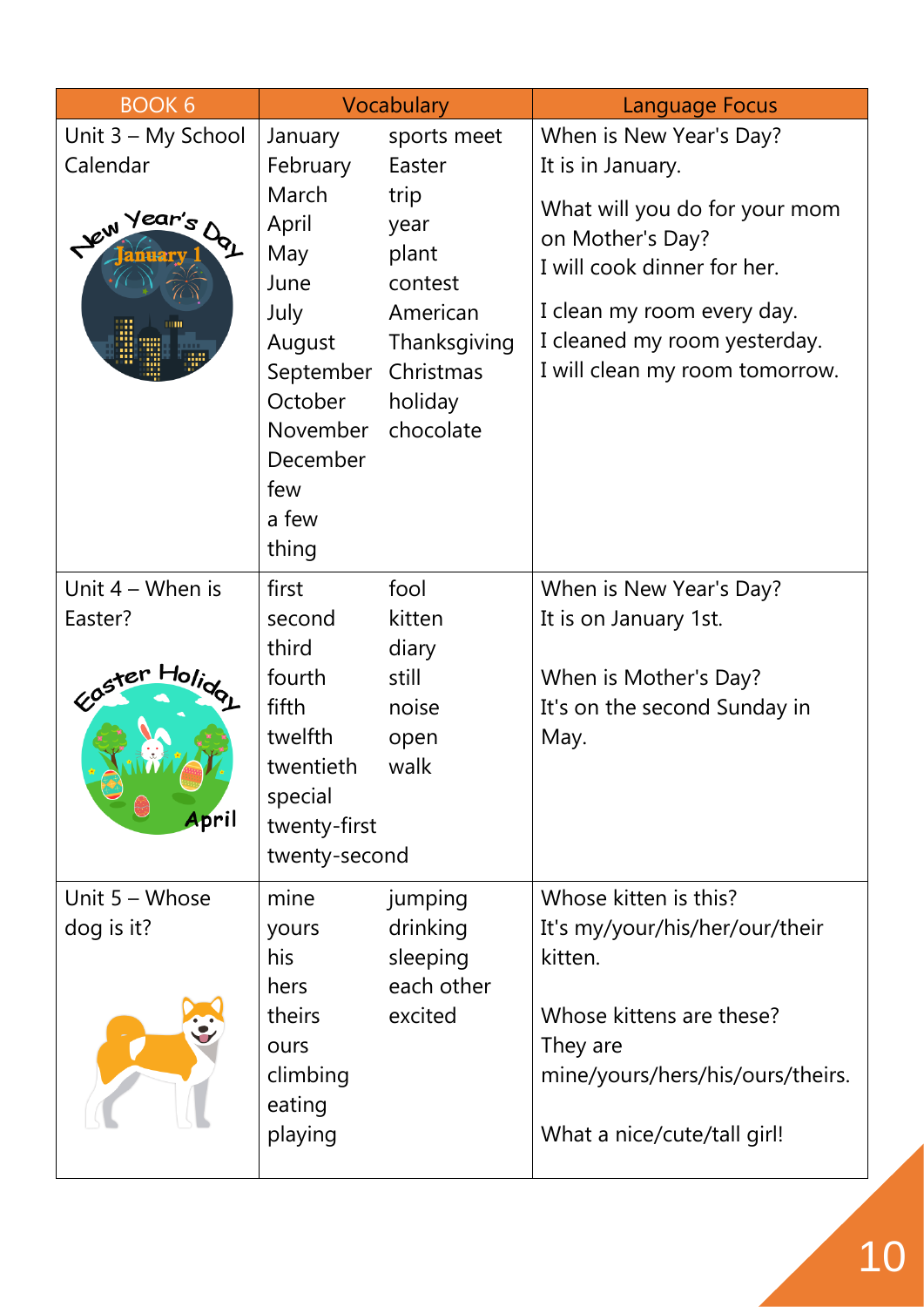| <b>BOOK 6</b>       | Vocabulary           | Language Focus                         |
|---------------------|----------------------|----------------------------------------|
| Unit $6-$           | do morning exercises | Who is singing in the classroom?       |
| <b>Work Quietly</b> | have class           | Amy is                                 |
|                     | eat lunch            |                                        |
|                     | read a book          | What is Amy doing in the classroom?    |
|                     | listen to music      | She is singing in the classroom.       |
|                     | keep to the right    |                                        |
|                     | talk quietly         | What is Amy singing in the classroom?  |
|                     | take turns           | She is singing an English song.        |
|                     | have a look          |                                        |
|                     | bamboo               | Where is Amy singing?                  |
|                     | its                  | She is singing in the classroom.       |
|                     | show                 |                                        |
|                     | anything<br>else     | Why is Amy singing an English          |
|                     |                      | song in the classroom?                 |
|                     | say<br>sushi         | Because she is practicing for a        |
|                     | teach                | singing contest.                       |
|                     |                      | When is the sing contest?              |
|                     |                      | It's on May 10th.                      |
|                     |                      |                                        |
|                     |                      | What time does the sing contest start? |
|                     |                      | It starts at 10:00.                    |
|                     |                      |                                        |
|                     |                      | Which season do you like best?         |
|                     |                      | I like summer best.                    |
|                     |                      |                                        |
|                     |                      | What color is the dress?               |
|                     |                      | It's pink.                             |
|                     |                      |                                        |
|                     |                      | What size is the dress?                |
|                     |                      | It's size 6.                           |
|                     |                      | How much is the dress?                 |
|                     |                      | It's 20 dollars.                       |
|                     |                      | How do you like this dress?            |
|                     |                      | (I think) it's nice.                   |
|                     |                      |                                        |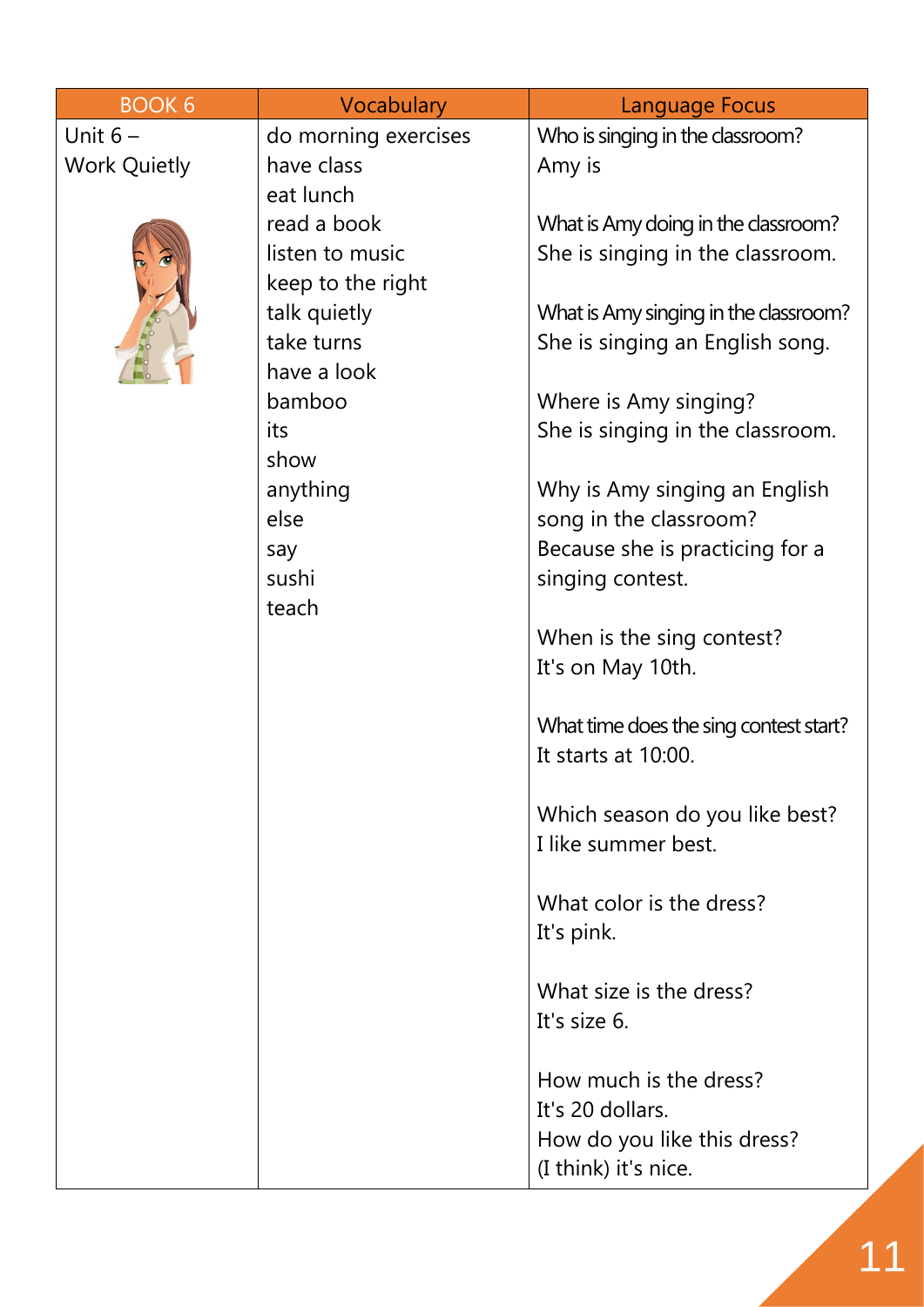| <b>BOOK 7</b>        | Vocabulary                                      |                                | Language Focus                       |
|----------------------|-------------------------------------------------|--------------------------------|--------------------------------------|
| Unit $1 -$ How can I | bookstore                                       | museum                         | Excuse me. Where is the library?     |
| get there?           | cinema                                          | pet hospital                   | It's in front of/behind the post     |
|                      | crossing                                        | pizza                          | office.                              |
|                      | ask                                             | post office                    | It's on the first/second floor.      |
| T۰                   | far                                             | restaurant                     |                                      |
|                      | feature                                         | right                          | Is there a library in your city?     |
|                      | follow                                          | science                        | Yes, there is.                       |
|                      | gave                                            | sir                            | No, there isn't.                     |
| $\blacksquare$       | get                                             | straight                       |                                      |
|                      | <b>GPS</b>                                      | street                         | How can I get to the library?        |
|                      | hospital                                        | tell                           | Turn left. It's on your left/right.  |
|                      | interesting                                     | turn                           |                                      |
|                      | Italian                                         |                                |                                      |
|                      | left                                            |                                |                                      |
| Unit $2 - W$ ays to  | on foot                                         | slow down                      | How do you go to school?             |
| Go to School         | by<br>stop                                      | I go to school on foot/by bus. |                                      |
|                      | bus                                             | early                          | How does he go to work?              |
|                      | plane<br>helmet<br>taxi<br>must<br>ship<br>wear | He sometimes goes to work by   |                                      |
|                      |                                                 | bus, and sometimes by bike.    |                                      |
|                      | subway                                          | attention                      | You/He should be more careful.       |
|                      | traffic<br>train<br>traffic light               |                                |                                      |
|                      |                                                 | We can/may/must go there by    |                                      |
|                      |                                                 |                                | bus.                                 |
|                      |                                                 |                                |                                      |
| Unit $3 -$           | comic                                           | mooncake                       | I'm/You're/He's going to see a       |
| My Weekend Plan      | word                                            | poem                           | film tomorrow.                       |
|                      | dictionary                                      | space                          |                                      |
|                      | film                                            | supermarket                    | Am I/Are you/Is he going to see a    |
|                      | half                                            | price                          | film next month?                     |
|                      | lesson                                          | together                       | Yes, I am/you are/he is.             |
|                      | travel                                          | tonight                        | No, I am/you are/he is not.          |
|                      | trip                                            | tomorrow                       | tomorrow                             |
|                      | visit                                           | evening                        | tomorrow + morning/afternoon/evening |
| postcard<br>moon     |                                                 | next week                      | Next + Monday/week/month/year        |
|                      |                                                 |                                |                                      |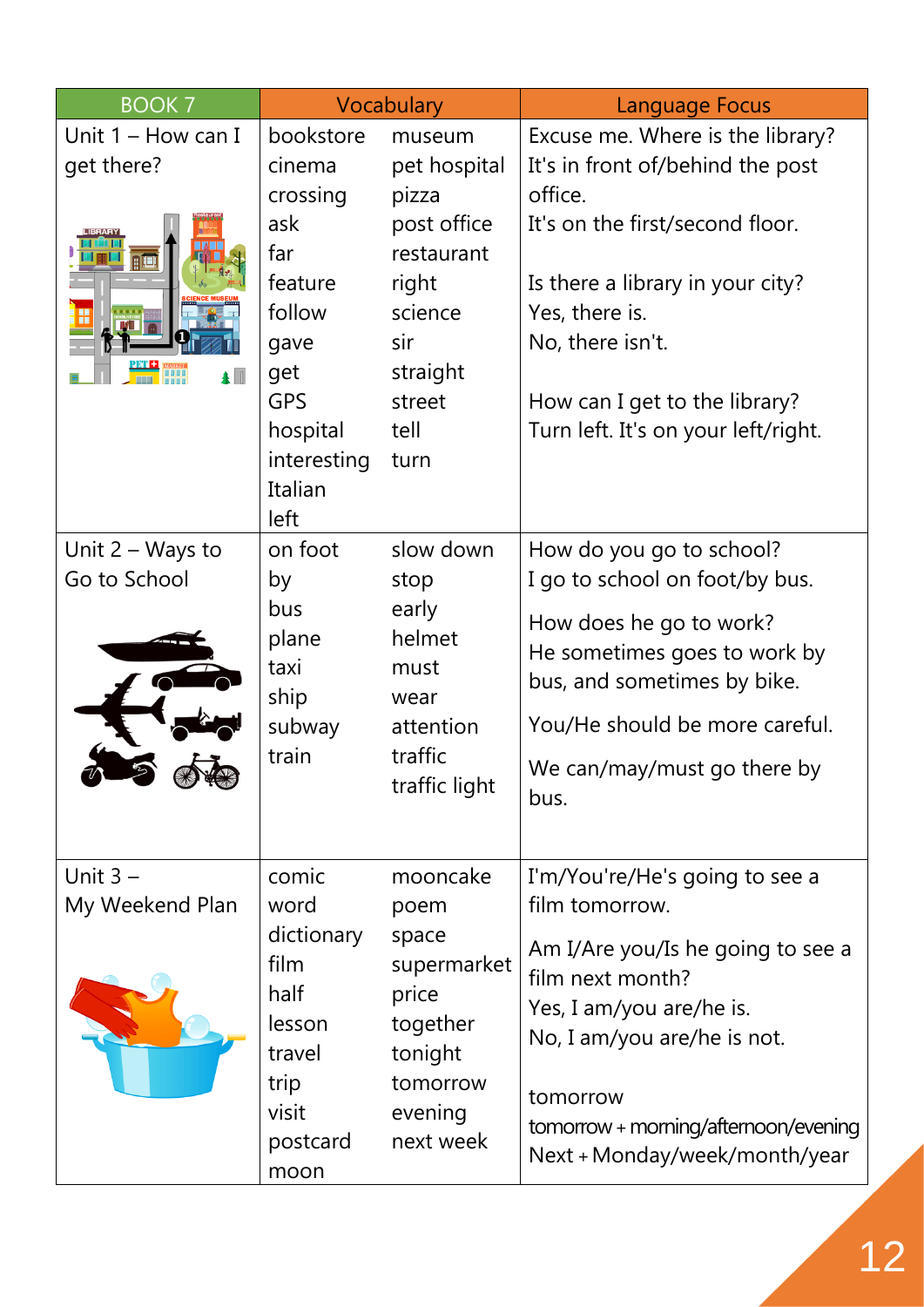| <b>BOOK 7</b>                                   | Vocabulary                                                                                                               |                                                                                  | <b>Language Focus</b>                                                                                                                                                                                                                                                                                                               |
|-------------------------------------------------|--------------------------------------------------------------------------------------------------------------------------|----------------------------------------------------------------------------------|-------------------------------------------------------------------------------------------------------------------------------------------------------------------------------------------------------------------------------------------------------------------------------------------------------------------------------------|
| Unit $4 - I$ have a<br>pen pal.<br>Dear friend, | studies<br>puzzle<br>hiking<br>pal<br>pen pal<br>hobby<br>jasmine                                                        | idea<br>amazing<br>shall<br>goal<br>join<br>club<br>share                        | What are your/his hobbies?<br>I like singing.<br>He likes doing word puzzles.<br>Do you like going hiking?<br>Yes, I do. / No, I don't.<br>Does he like going swimming?<br>Yes, he does. / No, he doesn't.<br>Where do you live?<br>I live in a small village.<br>Where does he live?<br>He lives in a big city.                    |
| Unit $5 -$ What does<br>he do?                  | factory<br>worker<br>postman<br>businessman<br>police<br>officer<br>fisherman<br>scientist<br>pilot<br>coach<br>reporter | secretary<br>country<br>sea<br>stay<br>university<br>gym<br>if<br>use<br>quickly | What do you do?<br>I'm a pilot.<br>What does he do?<br>He is an engineer.<br>Where do you work?<br>I work on a boat.<br>Where does he work?<br>He works in a pet hospital.<br>How do you go home?<br>I go home by car.<br>How does he go to work?<br>He goes to work by bicycle.<br>If you like sports, you can be a PE<br>teacher. |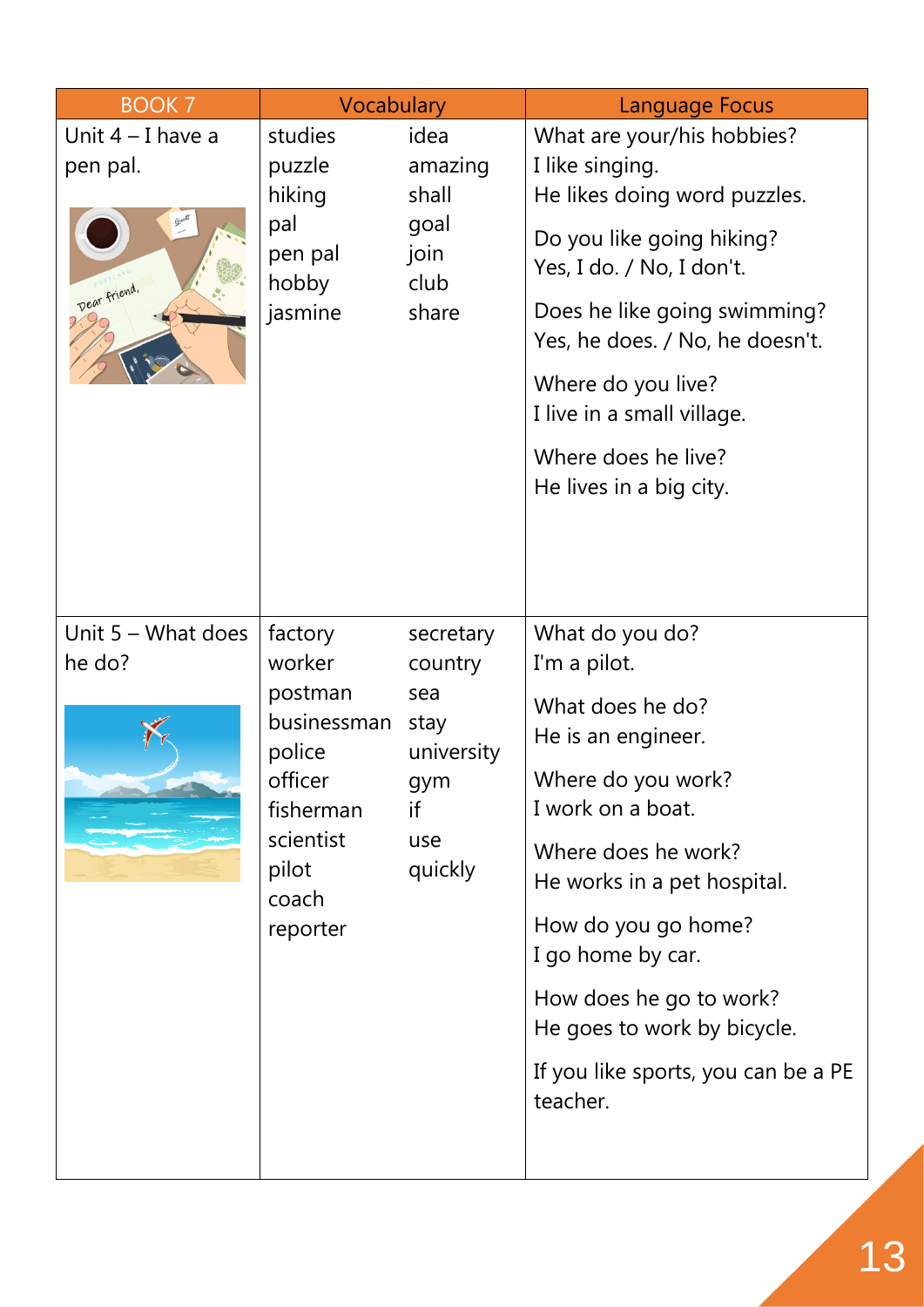| <b>BOOK 7</b>          |              | Vocabulary                      | Language Focus                                              |
|------------------------|--------------|---------------------------------|-------------------------------------------------------------|
| Unit $6 -$ How do      | angry        | deep                            | I am afraid of snakes.                                      |
| you feel?              | afraid       | breath                          | afraid of                                                   |
|                        | sad          | count                           | angry with                                                  |
|                        | worried      | chase                           | excited about                                               |
|                        | happy        | ill                             | worried about                                               |
|                        | see a        | should                          | happy for                                                   |
| doctor<br>wear<br>more | feel<br>well | How do you feel?<br>I feel ill. |                                                             |
|                        |              |                                 | How does he feel?                                           |
|                        |              |                                 | He feels angry.                                             |
|                        |              |                                 | I feel angry. What can I do?<br>You can take a deep breath. |

| <b>BOOK 8</b>              | Vocabulary                                                             |                                                                 | Language Focus                                                                                                     |
|----------------------------|------------------------------------------------------------------------|-----------------------------------------------------------------|--------------------------------------------------------------------------------------------------------------------|
| Unit $1 -$ How tall        | younger                                                                | lower                                                           | How old are you?                                                                                                   |
| are you?                   | older                                                                  | smarter                                                         | I am 12 years old.                                                                                                 |
| Length:<br>1.8 metres      | taller<br>shorter<br>longer<br>thinner<br>heavier<br>bigger<br>smaller | become<br>than<br>dinosaur<br>hall<br>meter<br>both<br>kilogram | How tall is he?<br>He is 1.6 meters.<br>How heavy is she?<br>She is 40 kilograms.<br>I am older/taller than Peter. |
|                            | stronger                                                               |                                                                 | My mother is taller than yours.                                                                                    |
| Unit $2 -$<br>Last Weekend | cleaned<br>stayed                                                      | fixed<br>broken                                                 | How was your day?<br>It was great.                                                                                 |
|                            | washed<br>watched<br>had                                               | drank<br>yesterday<br>last                                      | What did you/he do yesterday?<br>I/He cleaned the room.                                                            |
|                            | slept<br>read                                                          | before                                                          | Did you/he stay home last<br>weekend?                                                                              |
|                            | saw                                                                    |                                                                 | Yes, I/he did.                                                                                                     |
|                            | enjoyed                                                                |                                                                 | No, I/he didn't.                                                                                                   |